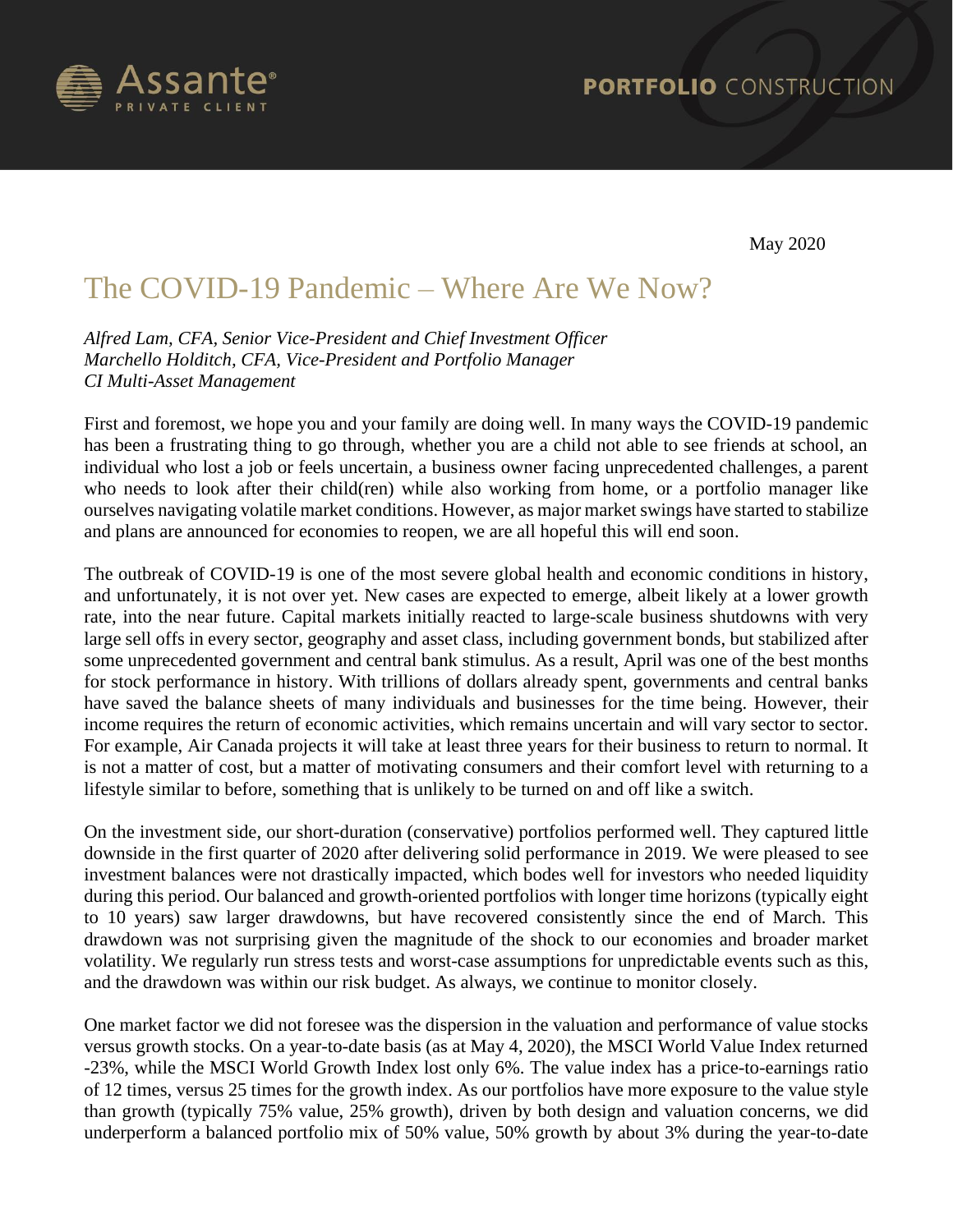

period. With valuation differentials stretching to extremes between value and growth stocks, we are confident performance and valuations will normalize within our investment time horizon.

Looking forward, we see opportunities as well as some threats. Markets have rebounded sharply and are pricing for economies to reopen without a lot of headaches, which may well be the case, but is not certain. Our short-duration portfolios are defensively managed as there is less time to recover any losses. Looking out eight years or longer, we prefer stocks to fixed income. We have added a few "cushions" for additional downside protection. These include, amongst other things, gold bullion and the Japanese yen, which typically do well in risk-off conditions. We have also made adjustments to our underlying portfolio managers specializing in Canadian equity by replacing one of our teams with a portfolio manager that we believe can better generate strong returns with more consistency. We recognize these are not dramatic changes as we believe we have the right structure for our investors' holding period, but would like to get there smoothly.

The CI Multi-Asset Management team has extensive experience; we managed investments through the tech bubble in the early 2000s, the September 11 terrorist attacks, the global financial crisis of 2008, etc. Each of these events posed their unique challenges, but eventually led to investment opportunities. In our opinion, the greatest opportunities arise when economies are improving, but others do not yet recognize it. Such times in recent memory include 2010, 2011, 2012, 2013, 2014 and 2019. In each of those years we invested with conviction and were rewarded with good performance. Once in a while, we do feel impatient, as we all want to be winners all of the time, but we remind ourselves that investing is like a marathon, it's about long-term strategies, not the sprint.

We thank you for your confidence and patience, and wish you health and safety.

*Combined top 15 equity holdings as of April 30, 2020 of a representative balanced\* Private Client Managed Portfolio with alpha-style equity exposure:*

| <b>SPDR Gold Shares</b><br>11. Prologis Inc.<br>AltaGas Ltd.<br>6.<br>12. Toronto-Dominion Bank<br>Microsoft Corp.<br>2. Enbridge Inc.<br>3. E-L Financial Corp. Ltd.<br>Amazon.com Inc.<br>13. ARC Resources Ltd.<br>8.<br>14. Royal Bank of Canada<br>4. iA Financial Corporation<br>9. OpenText Corp.<br>5. Canadian Natural Resources Ltd.<br>10. ATCO Ltd.<br>15. Saputo Inc. |
|------------------------------------------------------------------------------------------------------------------------------------------------------------------------------------------------------------------------------------------------------------------------------------------------------------------------------------------------------------------------------------|
|------------------------------------------------------------------------------------------------------------------------------------------------------------------------------------------------------------------------------------------------------------------------------------------------------------------------------------------------------------------------------------|

*Combined top 15 equity holdings as of April 30, 2020 of a representative balanced\* Private Client Managed Portfolio with value-style equity exposure:*

| 1. Microsoft Corp.<br>2. Brookfield Asset Management<br>Inc.                      | 8.<br>9. | 6. Constellation Software Inc.<br><b>SPDR Gold Shares</b><br>Prologis Inc.<br>CGI Inc.<br>10. Humana Inc. | 11. Telus Communications Inc.<br>12. Intact Financial Corp.                        |
|-----------------------------------------------------------------------------------|----------|-----------------------------------------------------------------------------------------------------------|------------------------------------------------------------------------------------|
| 3. UnitedHealth Group Inc.<br>4. Royal Bank of Canada<br>5. Toronto-Dominion Bank |          |                                                                                                           | 13. Fortis Inc.<br>14. Thomson Reuters Corp.<br>15. Canadian Tire Corporation Ltd. |